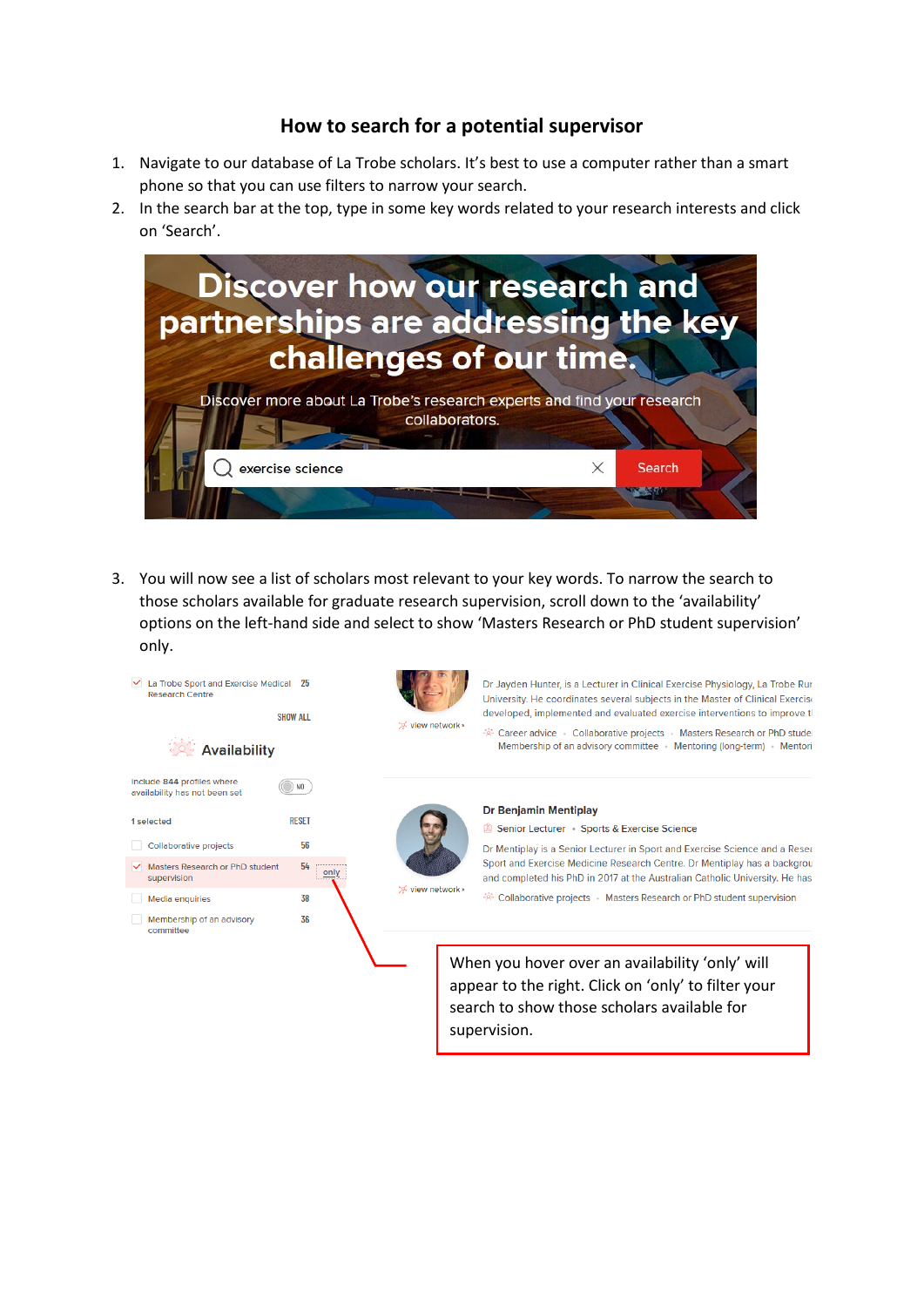4. The list of scholars will now be restricted to those who are available for supervision.



5. You can click on an individual scholar's name to find out more about their research interests and experience. Many researchers will include further details about their graduate research supervision interests in their bio.

**LA TROBE** 

| ← BACK TO MY SEARCH                                                                                                              | <b>ABOUT</b><br><b>RESEARCH OUTPUTS</b><br><b>RESEARCH</b><br><b>TEACHING</b>                                                                                                                                                                                                                                                                                                                                                                                                                                                               |  |  |  |
|----------------------------------------------------------------------------------------------------------------------------------|---------------------------------------------------------------------------------------------------------------------------------------------------------------------------------------------------------------------------------------------------------------------------------------------------------------------------------------------------------------------------------------------------------------------------------------------------------------------------------------------------------------------------------------------|--|--|--|
|                                                                                                                                  | <b>BIO</b>                                                                                                                                                                                                                                                                                                                                                                                                                                                                                                                                  |  |  |  |
|                                                                                                                                  | Daniel is the Holsworth Post-Doctoral Research Fellow and is internationally-known for his research, with a particular<br>interest in investigating the influence of endurance exercise on the heart. In addition, he is the Human Performance<br>them co-leader in the Holsworth Research Initiative in the La Trobe Rural Health School at La Trobe University.                                                                                                                                                                           |  |  |  |
| Mr<br><b>Daniel Wundersitz</b>                                                                                                   | Daniel's main areas of research focus on cardiac arrhythmia after endurance exercise in recreational athletes, although<br>he also has experience investigating: novel techniques to monitor external demand (accelerometry & GPS) and<br>physiological response (energy expenditure, HR & RPE) in sports; how exercise intensity and frequency influences<br>blood glucose regulation; workplace occupational demand of Australian Postal workers, and; how participation in<br>community sport influences health and well-being outcomes. |  |  |  |
| 0000-0002-7316-6373                                                                                                              | Daniel currently supervises 4 PhD students whose research is focused on: Analysis of on-court activity to improve                                                                                                                                                                                                                                                                                                                                                                                                                           |  |  |  |
| <b>Post Doctoral Research</b><br>风<br>Fellow<br><b>Exercise Science &amp;</b>                                                    | performance in professional basketball; Closing the performance gap: Manipulating NAB League training to meet AFL<br>demands; Manipulating the resistance training prescription to optimally develop muscle strength, and; Quantifying<br>bowling GRF with wearable technologies.                                                                                                                                                                                                                                                           |  |  |  |
| Physiology<br>$1.461354447144$ (Work)                                                                                            | Daniel proudly acknowledges the Dja Dja Wurrung and the Taungurung Peoples of the Kulin Nations as the Traditional<br>Custodians of the land and its waterways on which he lives and works.                                                                                                                                                                                                                                                                                                                                                 |  |  |  |
| <b>O</b> D.Wundersitz@latrobe.edu                                                                                                |                                                                                                                                                                                                                                                                                                                                                                                                                                                                                                                                             |  |  |  |
| Q La Trobe University,                                                                                                           | <b>ACADEMIC POSITIONS</b>                                                                                                                                                                                                                                                                                                                                                                                                                                                                                                                   |  |  |  |
| <b>Exercise Physiology - La</b><br><b>Trobe Rural Health School,</b><br><b>Edwards Road, Flora Hill,</b><br>Vic. 3552, Australia | • Post-doctoral Research Fellow<br>La Trobe University, College of Science, Health and Engineering, Melbourne, Australia • 8 Feb 2016 - present                                                                                                                                                                                                                                                                                                                                                                                             |  |  |  |

6. Once you've identified a potential supervisor, the next step is to send them an email to introduce yourself and to see if they are available to supervise your project. Make sure to include the following information: